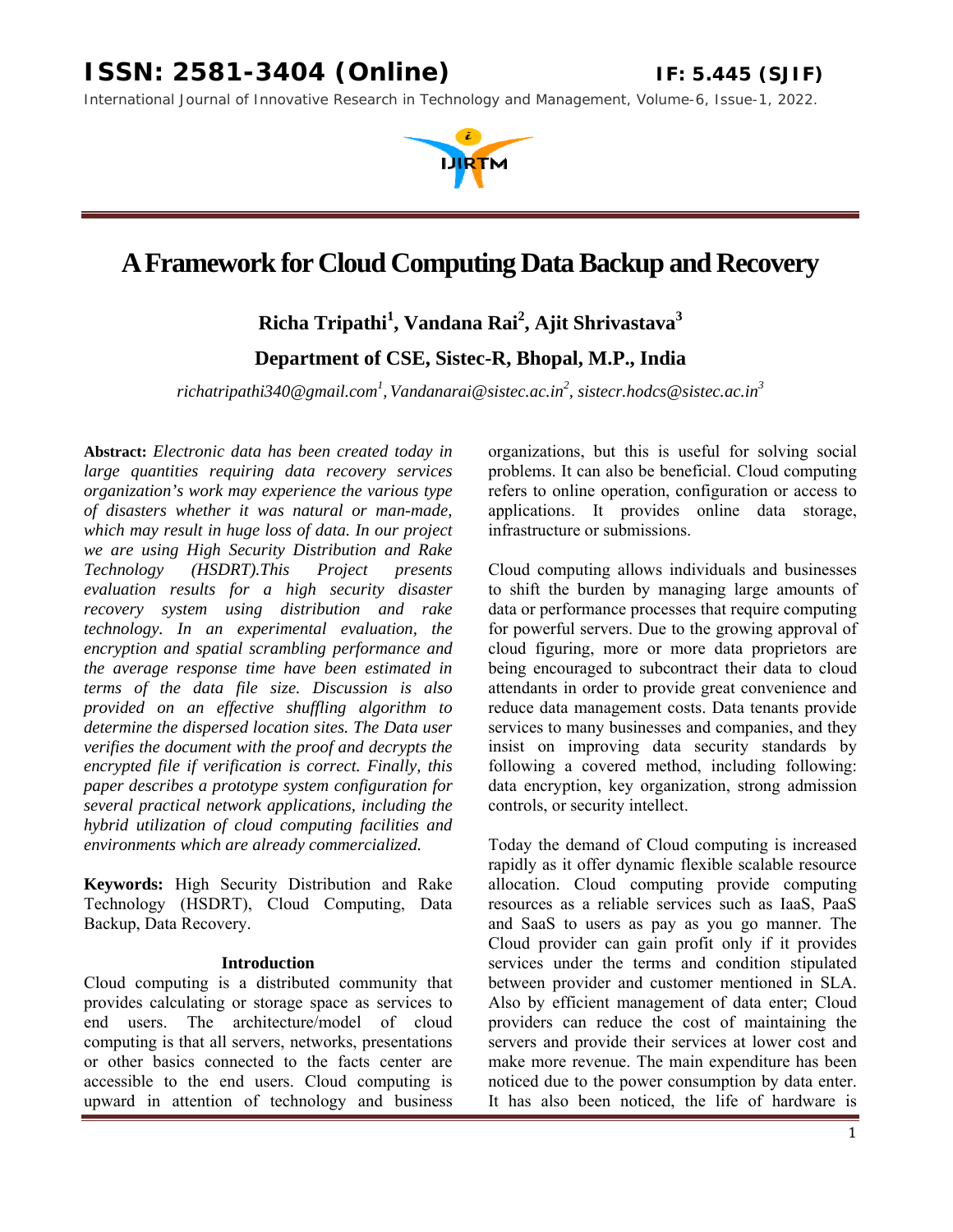*International Journal of Innovative Research in Technology and Management, Volume-6, Issue-1, 2022.* 



reduce if they work in high temperature continuously. The data enter emits huge amount of harmful CO2 gas and tremendous heat. So for the servers to be work reliable require their energy efficient and eco friendly maintenance. Many methods have been proposed to solve the power consumption problem and task scheduling problem in Cloud. These proposed method solved these issues separately however, they are inter-related. There is a need of integrated approach that takes into account these related problems together.

In Cloud computing, each application runs on a virtual machine, where the resources be distributed virtually. hosting and management surroundings for submission services. Therefore, the task scheduling problem in Cloud is two step problems. Thus, there is a requirement, when proposing an approach of solving one issue at one level; must also consider the other related issues either same level or another level i.e. some kind of integrated task scheduling approach need to be proposed.

#### **II. Related Work**

In the paper discussed that, cloud computing originates with many potentials or contests at the same time. If the security is consistent and secure, the load or compensation provided by cloud computing will give us less sureness. Sometimes, a person desires to store 35 files on a isolated cloud server. If you do not know exact location of the data storage, it may violate and may affect data security behaviour in some areas. The security of data or its position is an imperative aspect of computer sanctuary. In this article, author addresses security issues that exist in cloud substructure or cloud computing environments, or arranges that security is number one priority of this kind of computer, so of course to expect that security issues are for the cloud world It is also very imperative. Transferring complex data to the cloud server, relocating statistics from cloud to client computer, or storing client's personal data on the server ( the server rather than remote server for customer) are three situations or complex situations

in cloud computing Specific environmental considerations. Confidence in the home can become the key to construction a effective cloud computing situation. Such threats contain abortion, harassment, mugging, moderation or comparable attacks. With this DDoS attack (denial of service), it is a common but major persecution of cloud infrastructure.

In el opine's paper it appears that cloud computing brings a lot of assistances to enterprise sector, but there are also major barriers, i.e. security or one of main barriers to application these amenities. To improve the security of cloud computing, many efforts have been made, especially for the cloud for the public, it is still unsettled. This article comprises 9 major threats to cloud security and censorship that have been publicised by Cloud Security Alliance (CSA), such as data quarrying, data loss, clarifications or traffic operation, containing session management, SQL injection, web-based web design, execution, and packages. Attacks, malware attacks, social engineering doses, phishing doses, unsolicited transportations and APIs, Denial of service, malicious miners, exploitation of cloud services, inadequate readiness and delivery of technical susceptibilities. This paper offers decoy technology based on user behaviour examination as a solution to identify doses of cloud theft in order to perceive invalid users and prevent their users from being hacked to be eradicated. The decoy file will immediately confuse or confuse the attackers so that they do not know what is real or what is not, or they are designed to create an alarm even if the aggressor catches them. The decoy file contains the Key Hash Message Authentication Code (HMAC), which is concealed in title section of file. The authors conclude that with the growth of cloud-based architecture, future will face security and secrecy dares, and future implementation systems will be needed.

In this article, cloud computing is designated as an developing cloud example, which is given to the resources of the Internet. This article discusses ACID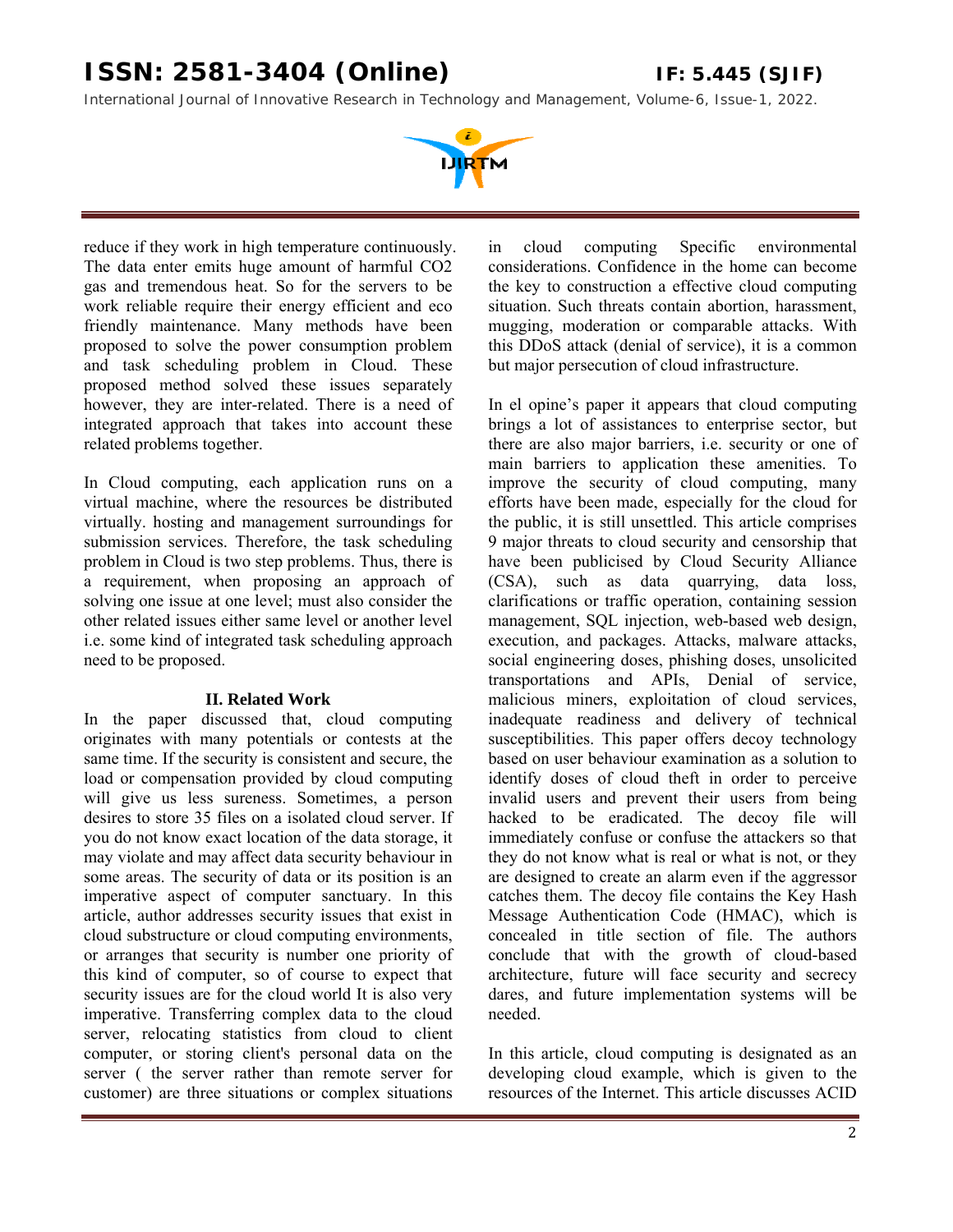*International Journal of Innovative Research in Technology and Management, Volume-6, Issue-1, 2022.* 



(atomism, constancy, separation, or durability) properties, non-denial, existence or major subjects in cloud computing, and raises many subjects related to data security. data, such as location of data? Who can get data on all these issues, author also provides a list of cloud security pressures or their views. The list of attacks contains security mitigation, such as SQL attack engineers, cross-site schema doses (XSS), or human attacks (MITM). Network security documentation addresses DNS attacks, sniffer attacks, IP address recovery issues, BGP tampering, and the use of security in application settings, such as security issues for hypervisors, denial of service. Attacks, Cookie poisoning, secret hacking, external attacks, DOS distribution, CAPTCHA Breaking or Google Hacking.

In this article, position of Kerberos authentication mechanics or requirement to move to multi-cloud. These are necessary measures to ensure cloud security, reliability, transparency and scalability. Kerberos authentication discussions use the authentication server (AS) to verify user / customer authentication by thorough username or password on site, and provide access to the ticket server (TGS). A customer requesting a service from a cloud provider uses the ticket received from the verification server to request a service ticket from TGS. This article also focuses on the reinforcement method and the Kerberos method used to migrate to multiple clouds. In this article, Cloud supports individuals or small industries to better design and build business-level services. However, there is still widespread concern among large companies to transfer control of data to cloud providers. Users must be content that they can defend discretion, integrity or admission to data complete controls and regulations. There are several security issues in the cloud business, but these are divided into two:; The second is safety subjects facing customers. For example, verification and safety checks.

This article introduces security verification models, security threats to the user interface and vulnerabilities. Cloud computing security

architecture has been released, which has security information per computer information, DMZ security for each vApp, system management, image resource management, network information per network, data security. Strengthening security, licensing and monitoring, and individuality supervision can be enhanced by applying security technology in this cloud-based construction. Patrons provide great critical service. Because cloud services are transmitted over Internet complete traditional system protocols and formats, hidden loopholes of these procedures or threats stood by the redesign have caused many problems or privacy concerns. This piece also converses influence of cloud adoption, vulnerability or attack, or defines solution explanations desirable to improve cloud security and privacy.

In the paper believe that, Cloud computing is an innovative new concept that brings many benefits to users. But it can also cause safety problems, which can reduce its use. Understanding vulnerabilities through cloud computing will help organizations move towards the cloud. Because cloud calculating uses many technologies, it also inherits security issues. The authors have studied traditional data hosting, web submissions or virtualization, but some of answers provided are somewhat inadequate or unsuccessful. we discuss the security issues of cloud models such as SaaS, PaaS or IaaS, contingent on model. They also discussed storage, virtual and networking as main security issues in cloud computing. Independence that allows numerous users to share a physical attendant is one of main matters for cloud users. In addition, another challenge is the availability of dissimilar types of virtualism technologies, and different types of technologies can handle the process in different ways. Virtual networks are chief goal of some attacks, particularly when related to isolated virtual technologies. They talked about cloud security, and there is no difference between vulnerability and threat.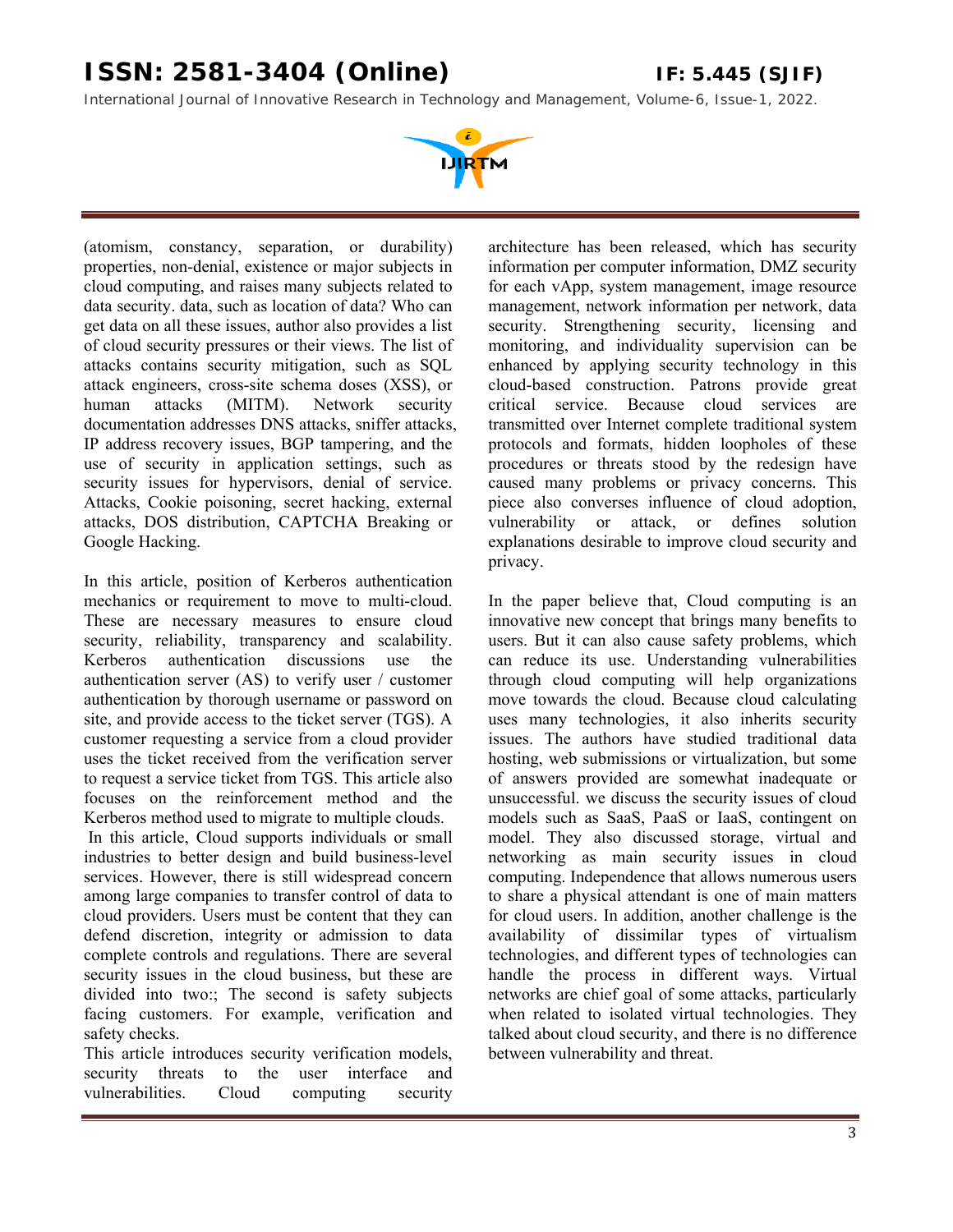*International Journal of Innovative Research in Technology and Management, Volume-6, Issue-1, 2022.* 



This article considers that cloud computing is a normal development of computers and information centers with automated organization systems, product harmonizing, or virtual knowledge. From networklevel pressures to application-level threats, cloud is acceptable for many security threats. To maintain cloud security, these security threats need to be controlled. In addition, cloud-based data is defence less to many threats and many other matters, such as security problems, accessibility, confidentiality, and data integrity. Service workers and customers should ensure that cloud is well protected from any external threats. As a result, there will be a strong or mutual understanding among customer or cloud service benefactor which will minimized customers involvement to minimum, enabling smooth functioning. They also emphasized security matters, privacy or control problems, availability issues, discretion, and honour of data for Cloud Computing and also discussed recent explanations for these security risks. they made a list of security items that all users must be conscious of before selecting to use cloud based facilities and discussed devices for agreeing the user to select precise security stage.

In the paper contends that, Cloud-based substructure or cloud-related services make up the cost, but the service relies heavily on virtual reality, which is called hypervisor or hypervisor. However, it can also result in safety breaches or privacy subjects. CSAlevel security threats provide various levels, such as simulated pressures, such as Do-and-DDoS shutdown services, cloud suspension technology, data loss or leakage, risk factors unknown, abuse, accounting and writing services. The authors attempt to combine the many security threats in a categorized manner and list the risks / threats from low to high. The complexity of discretion or data safety keeps the market unverified. In the case of virtual security, one of the most important considerations is hypervisor. Information of many hypervisor doses will help in the development of virtual security programs. In this article, we will converse common trends of cloud totaling technology, which introduce new risks to

existing risks. The main hurdle for organizations setting up cloud services is the risk of service interruption due to attacks such as DoS attacks, information theft, loss of privacy and information corruption.

The authors use the IDC results to show that security is the highest barrier set by the establishment. They outline ten security issues, and some of the resolutions to cloud computing security issues contain system security, tweet algorithms, backups or access- customer's heart. Importantly, the author presents a security managing model called CMM, which outlines twenty security managing copies. This paper also examines the rarities in the cloud and security threats founded on the concept of attacking cloud creation birds and outlines the security objectives to be achieved. Great cloud computing is another difficult that will be successful in the near future. The benefits of cloud computing are discussed in the paper, but bring more problems, such as virtualization security, application security, selfmanagement, monitoring and validation. The latest research related to cloud security, and finds various security brands in cloud computing, such as architecture, risk management, compliance, traffic management, telecommunications , enterprise continuity, regional data center, event response, change And basic management security, etc. They use classification results and search results to find similarities, analyze differences in cloud sports architecture, and identifies areas in need of in-depth research based on detailed analysis.

#### **III. Proposed Work**

The data owner first citations keywords of each article or build a keyword directory. He/she encrypts papers as well as keyword index. The data owner subcontracts the scrambled papers as well as encrypted keyword directory to cloud. Data users get every result, proof or public confirmation key, o they or others can even verify freshness, validity and integrity of search results without decryption. The advantages of cloudity parity services provide a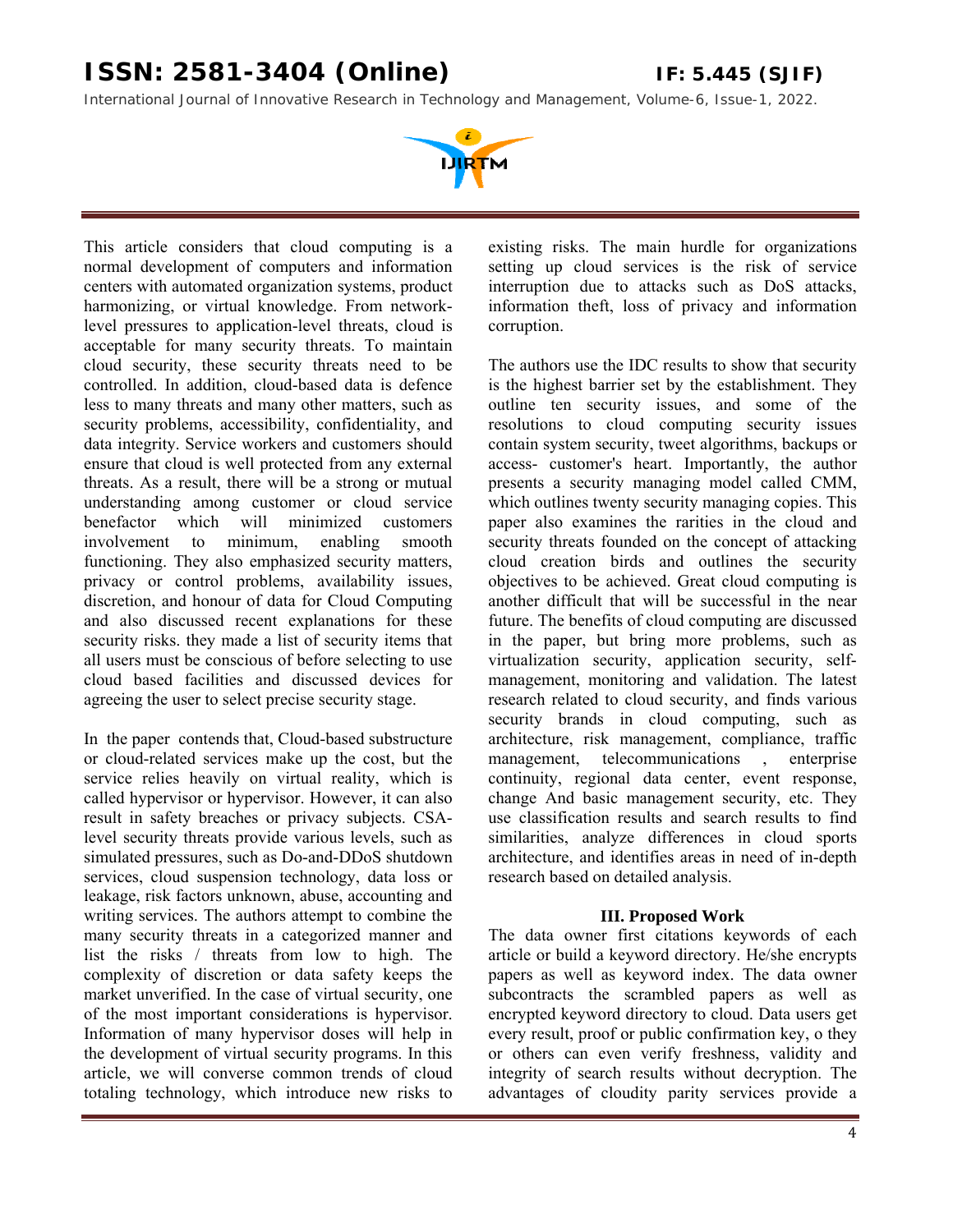*International Journal of Innovative Research in Technology and Management, Volume-6, Issue-1, 2022.* 



secure return on investment, but the disadvantages are far greater. Compared to traditional computer technology, cloud computing offers various advantages. Cloud computing provides its customers with supercomputing capabilities and high-end devices at affordable prices



**Fig. 1:** Data flow Diagram

#### **IV. Result Analysis**

Many programming languages with languagespecific APIs have libraries to open MySQL databases. These include MySQL Connector / Net (the most common languages are  $C \#$  and VB) used in Microsoft Visual Studio and Java JDBC drivers. An ODBC interface called Modoc allows other programming languages that support ODBC content to communicate with MySQL, such as ASP or

ColdFusion. MySQL server or official library is implemented in ANSI C / ANSI C ++.

#### **Modules Description:-**

### Registration

This is the process of registering or registering to cloud. To take benefit of cloud documents, all data owners and data users must register. During this process, your basic information (such as email, contacts, etc.) will be collected and stored in the cloud. During the registration process, a particular user's cloud ID is generated automatically.

#### Cloud ID

Each user must produce a Cloud ID or use it to classify an identifier with near security. The identifier does not repeat the identifiers that have been or will be twisted to identify other identifiers. Therefore, the information marked with Cloud ID by liberated parties can later be collective into a single folder or transmitted on same channel without the need to tenacity struggles among identifiers

#### Data Owner

Data Owner extracts keywords of each article or also figures a keyword Index. Data Owner encrypts documents are keyword Index using a key and outsources in Cloud. Data Owner provides the Public Verification Key and Proof Index to the Data User via Cloud for document verification. Data Owner is the only authorized person to add, modify, or delete the document(s) from the cloud.

#### Cloud Service Provider

The cloud service provider can see all uploaded or transferred documents in cloud. CSP obtains document request from the data user, verifies identity before granting permission, and then CSP executes query or revenues encrypted document based on search token, or also returns document with other evidence on document to confirm search results.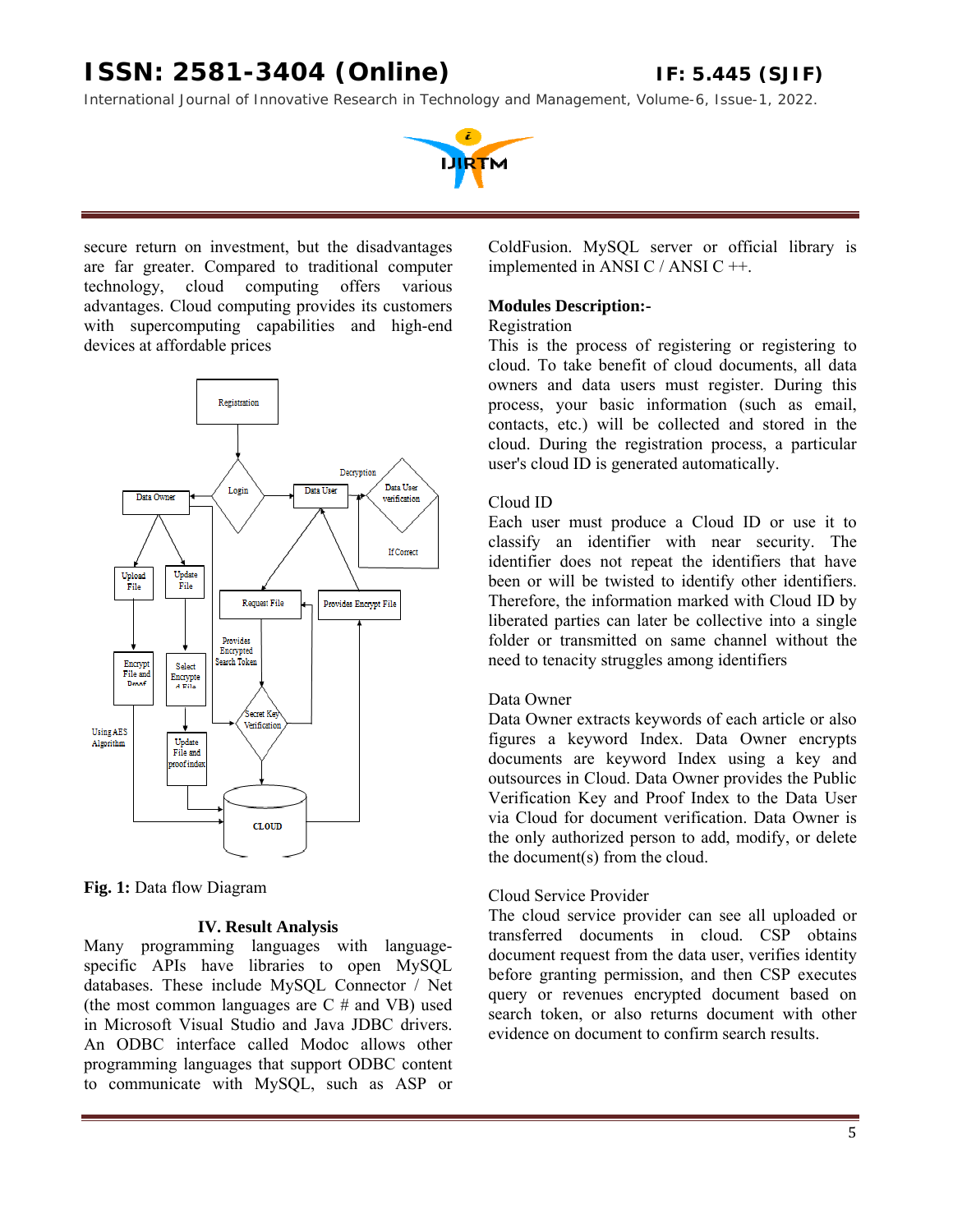*International Journal of Innovative Research in Technology and Management, Volume-6, Issue-1, 2022.* 



#### Public Verification Key

Public verification key is a safety quantity planned to make sure that your document outsourced in cloud doesn't get hacked. By confirming public key, the Data Owner and the Data User adding added cover of defense to documents or files in the cloud by authorizing each other's identities

#### Data User

Data User sends a appeal to the cloud server. After request granted from the Cloud, the Data User receiving the Public Verification Key from the Cloud generated by Data Owner. The Data User now decrypts and downloads the encrypted documents, after verifying with the Public Verification Key. After receiving verification from cloud, the data user will download the file within a particular time limit.

| Data Owner                 |  |
|----------------------------|--|
| <b>Enter the Password</b>  |  |
| ------                     |  |
| <b>Enter the Unique ID</b> |  |
| 1341811465                 |  |
| Login                      |  |





| <b>Upload Files</b>                                  |                                                                            | <b>Welcome! Data Owner</b>                                                                                |
|------------------------------------------------------|----------------------------------------------------------------------------|-----------------------------------------------------------------------------------------------------------|
|                                                      | <b>Choose File to Upload</b>                                               |                                                                                                           |
| <b>Choosen File</b>                                  |                                                                            |                                                                                                           |
|                                                      |                                                                            |                                                                                                           |
|                                                      |                                                                            |                                                                                                           |
|                                                      |                                                                            |                                                                                                           |
|                                                      |                                                                            |                                                                                                           |
|                                                      |                                                                            |                                                                                                           |
|                                                      | <b>Enter the Search keyword</b>                                            |                                                                                                           |
|                                                      |                                                                            |                                                                                                           |
| <b>File Details</b>                                  |                                                                            |                                                                                                           |
| <b>Selected File</b>                                 | <b>File Format</b>                                                         | File Size                                                                                                 |
|                                                      |                                                                            |                                                                                                           |
|                                                      |                                                                            | $>$ Next                                                                                                  |
|                                                      |                                                                            |                                                                                                           |
|                                                      |                                                                            |                                                                                                           |
|                                                      |                                                                            |                                                                                                           |
|                                                      |                                                                            |                                                                                                           |
|                                                      |                                                                            |                                                                                                           |
|                                                      |                                                                            | <b>Welcome! Data Owner</b>                                                                                |
| <b>Upload Files</b>                                  | <b>Choose File to Upload</b>                                               | forensic.txt                                                                                              |
|                                                      |                                                                            |                                                                                                           |
|                                                      |                                                                            |                                                                                                           |
|                                                      | CLASS: Cloud Log Assuring Soundness and Secrecy Scheme for Cloud Forensics |                                                                                                           |
|                                                      | Greening Cloud-Enabled Big Data Storage Forensics: Syncany as a Case Study |                                                                                                           |
| <b>Choosen File</b>                                  |                                                                            | Secure Automated Forensic Investigation for Sustainable Critical Infrastructures Compliant with Green Cor |
|                                                      |                                                                            |                                                                                                           |
| $\blacksquare$                                       |                                                                            | ¥                                                                                                         |
|                                                      |                                                                            |                                                                                                           |
|                                                      | <b>Enter the Search keyword</b>                                            |                                                                                                           |
|                                                      |                                                                            |                                                                                                           |
|                                                      |                                                                            |                                                                                                           |
|                                                      | <b>File Format</b>                                                         | File Size                                                                                                 |
| <b>File Details</b><br>Selected File<br>forensic.txt | txt                                                                        | 286.0 bytes                                                                                               |



**Fig 3:** Data Owner File upload/update screen. **Fig 4:** Screen after uploading file by data Owner.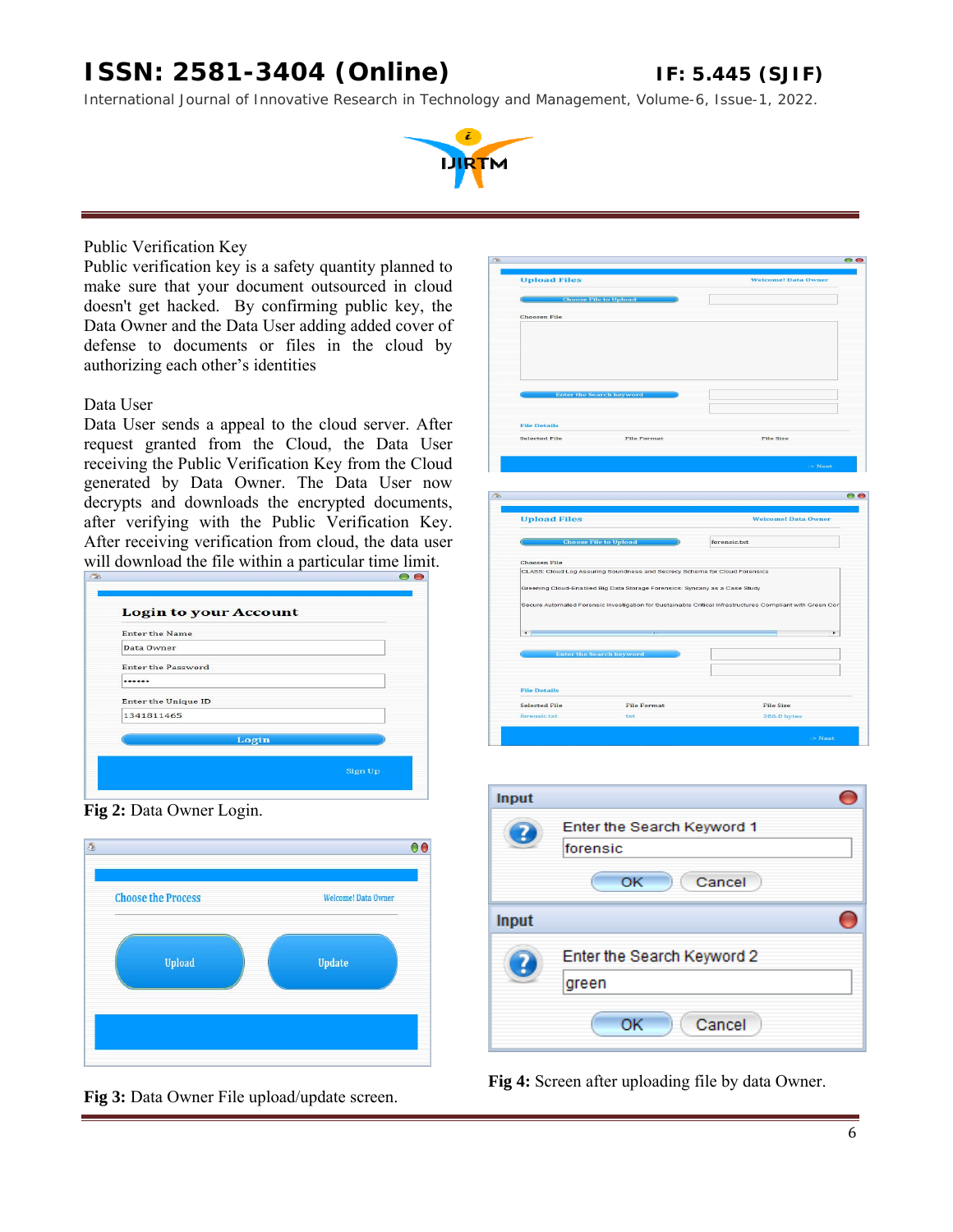*International Journal of Innovative Research in Technology and Management, Volume-6, Issue-1, 2022.* 



| <b>Upload Files</b>   |                       |                    | <b>Welcome! Data Owner</b>                                                    |
|-----------------------|-----------------------|--------------------|-------------------------------------------------------------------------------|
|                       | <b>Get Secret Key</b> |                    | 17c4a                                                                         |
|                       | <b>Encrypt Index</b>  |                    | fa8c959e0c26c147be48f6839a0b088                                               |
|                       |                       |                    |                                                                               |
| <b>Encrypted File</b> |                       |                    | EB541A218EED79E5E15DFC33B5757BA06295E61B08235F7E532E3B21E185AF5898649C94C06BB |
| $\rightarrow$         |                       |                    | mir<br>×                                                                      |
|                       |                       | <b>Upload</b>      |                                                                               |
| <b>File Details</b>   |                       |                    |                                                                               |
| Selected File         |                       | <b>File Format</b> | File Size                                                                     |

**Fig 5:** Secret Key Generation.

### **V. Conclusion**

This is our implementation we studied number of papers and we implement our model Collected on the web servers. It helps in reducing allocation of geographical area required for storing records and also promotes paperless work. Time consumed for searching required documents is less. Every organization prefers computerization as well as remotely accessible web services. Hence data security and protection comes in highest priority so recent developments will be on securing and protecting data collection on web server. We focus on privacy, security and access to the cloud computing environment. While cloud security services can be well-designed and succeeded by experts, they can provide effective organization or threat valuation services. Though, threats we are discussing here show that the implementation of present security mechanisms in the cloud should be carefully considered. In order to accelerate the development of cloud computing, many improvements to existing mechanics are needed, and new innovation systems need to be established. we plan to cover the planned work to other parts of cloud. Cloud computing brings various tasks for structure or submission developers, engineers, system administrators and service providers. we will discuss

some of the tasks associated to security or privacy managing in cloud.

### **References:**

[1] Vahid Ashktorab and Seyed Reza Taghizadeh, Security Threats and Countermeasures in Cloud Computingǁ, International Journal of Application or Innovation in Engineering and Management (IJAIEM), Volume 1, Issue 2, October 2018.

[2] Cloud Security Alliances, ―Top Threats to Cloud Computing V1.0ǁ, Cloud Security Alliances, Version 1, Page No. 3, March 2017.

[3] Wiiliam R Claycomb and Alex Nicoll, Insider Threats to New Research Challengesǁ, CERT. Wayne A. Janssen, Cloud Hooks: Security and Privacy Issues in Cloud Computing , 44th Hawaii International Conference on System Sciences, January 2015.

[4] Michael Armbrust, Armando Fox, Rean Griffith, Anthony D. Joseph, Randy Katz, Andy Konwinski, Gunho Lee, David Patterson, Ariel Rabkin, Ion Stoica, and Matei Zahria, A view of Cloud Computingǁ, Communications of the ACM, Volume 53, Issue 4, April 2016.

[5] E. Kirda, C. Kruegel and G. Vigna, Cross-Site Scripting Prevention with Dynamic Data Tainting and Static Analysisǁ, Proceeding of the Network and Distributed System. 2014.

[6] Shengmei Luo, Zhaoji Lin, Xiaohua Chen, Zhuolin Yang and Jianyong Chen,Virtualization Security for Cloud Computing Services International Conference on Cloud and Service Computing, December 2011.

[7] Albert B Jeng, Chien Chen Tseng, Der-Feng Tseng and Jiunn-Chin Wang, A Study of CAPTCHA and its Application to user Authenticationǁ, Proceeding of 2nd International Conference on